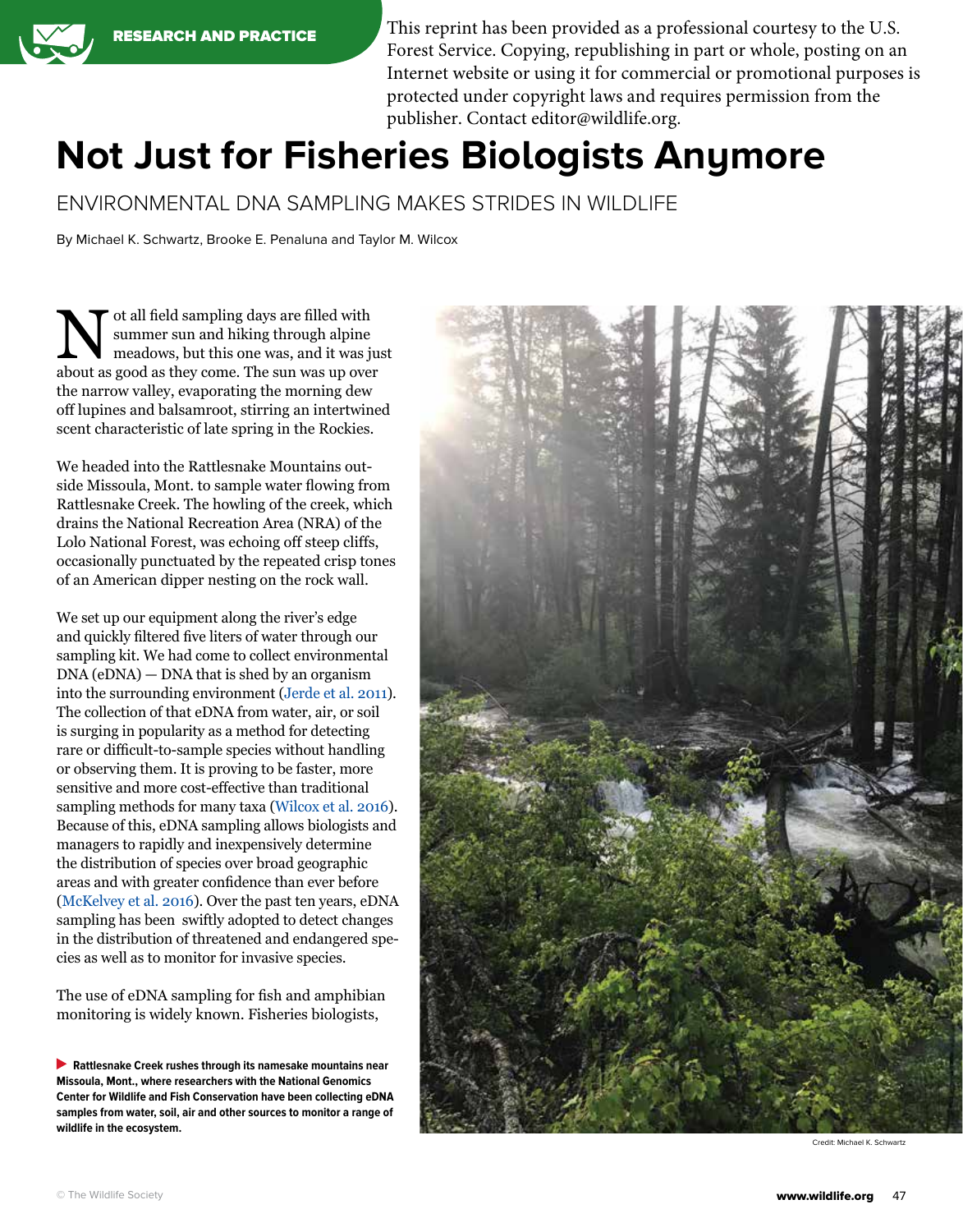

**A beaver sits on a line of ice, leaving behind DNA in the water. Researchers can detect the beaver's presence by carefully designing water sampling techniques and using taxon-specific genomic analyses in the laboratory.**



in particular, have embraced the eDNA revolution. Over 150 papers in the published [literature](http://taylorwilcox.weebly.com/edna-bibliography.html) used sampled water for the detection of everything from minnows (*Rhinichthys cobitis* and *Meda fulgida*; [Dysthe et al. 2017](http://journals.plos.org/plosone/article?id=10.1371/journal.pone.0162200)) to whale sharks (*Rhincodontypus*; [Sigsgaard et al. 2016\)](https://www.nature.com/articles/s41559-016-0004).

It is increasingly clear, however, that eDNA sampling also has much to offer wildlife biologists working with mammals, birds and other taxa.

#### **Evolution of Non-Invasive Technologies**

On this spectacular day in the Rattlesnake NRA, while we waited for our water to filter, we began to discuss the potential of eDNA sampling to detect a variety of animals on the national forest other than fish. New technologies, we realized, are taking us from detection of a single species to revealing all species in an entire biological community. Although our research group at the National Genomics Center for Wildlife and Fish Conservation (NGC) is best known for eDNA sampling of [fish](https://www.fs.fed.us/rm/boise/AWAE/projects/BullTrout_eDNA.html),



we have also developed the eDNA sampling tools to survey for rare or recovering mammals, water birds and amphibians ([Padgett-Stewart et al.](https://link.springer.com/article/10.1007/s12686-015-0511-x)  [2016\)](https://link.springer.com/article/10.1007/s12686-015-0511-x). Other groups have designed similar eDNA tools to survey water bodies for invasive wildlife such as feral swine (*Sus scrofa*) and pythons (*Python molurus bivittatus*; [Hunter](http://journals.plos.org/plosone/article?id=10.1371/journal.pone.0121655)  [et al. 2015,](http://journals.plos.org/plosone/article?id=10.1371/journal.pone.0121655) [Williams 2017\)](http://journals.plos.org/plosone/article?id=10.1371/journal.pone.0179282) and many groups are chasing the holy grail of

establishing a standard approach to sample all life in a stream simultaneously.

#### **Moving from fish to wildlife**

Although fisheries biologists have embraced eDNA sampling, its application in wildlife is relatively new. Yet it has its roots in non-invasive genetic sampling, a tool commonly used by wildlife agencies to assess and monitor wildlife species [\(Marucco](https://link.springer.com/article/10.1007/s10344-010-0477-7)  [et al. 2011\)](https://link.springer.com/article/10.1007/s10344-010-0477-7). Non-invasive genetic sampling is a way to detect wildlife species without having to disturb — or sometimes even influence — the behavior of the wildlife species under study. It has been used in studies of occupancy, abundance estimation, survival, dispersal and even community interactions. With eDNA sampling rather than collecting non-invasive samples like hair, feathers or scat, researchers sample only the water, soil or air with the goal of obtaining enough DNA sloughed by the target organism for detection in the lab, even if that organism is nowhere to be seen.

This characteristic of the eDNA sampling technique — basically taking a blind sample of the environment — is both the method's greatest strength and largest challenge. It is rapid and sensitive because researchers need not capture the target species in any way, such as locating scat or collecting hair for detection. However, analysis of environmental samples is nuanced. First, there are challenges unique to field sampling, and second, there is a variety of molecular genetics tools that can be used, each with its own strengths and weaknesses that should be carefully considered to maximize compatibility with the specific research goal.

## **Designing field protocols**

One of the first challenges for wildlife biologists is designing an effective eDNA sampling protocol. The protocols for sampling aquatic resources are generally similar: DNA is extracted from a relatively large water sample, typically 0.5 to five

Credit: M. K. Young

**This eDNA sampling system, used by the National Genomics Center for Wildlife and Fish Conservation, allows biologists to take large samples of water and filter them in the field.**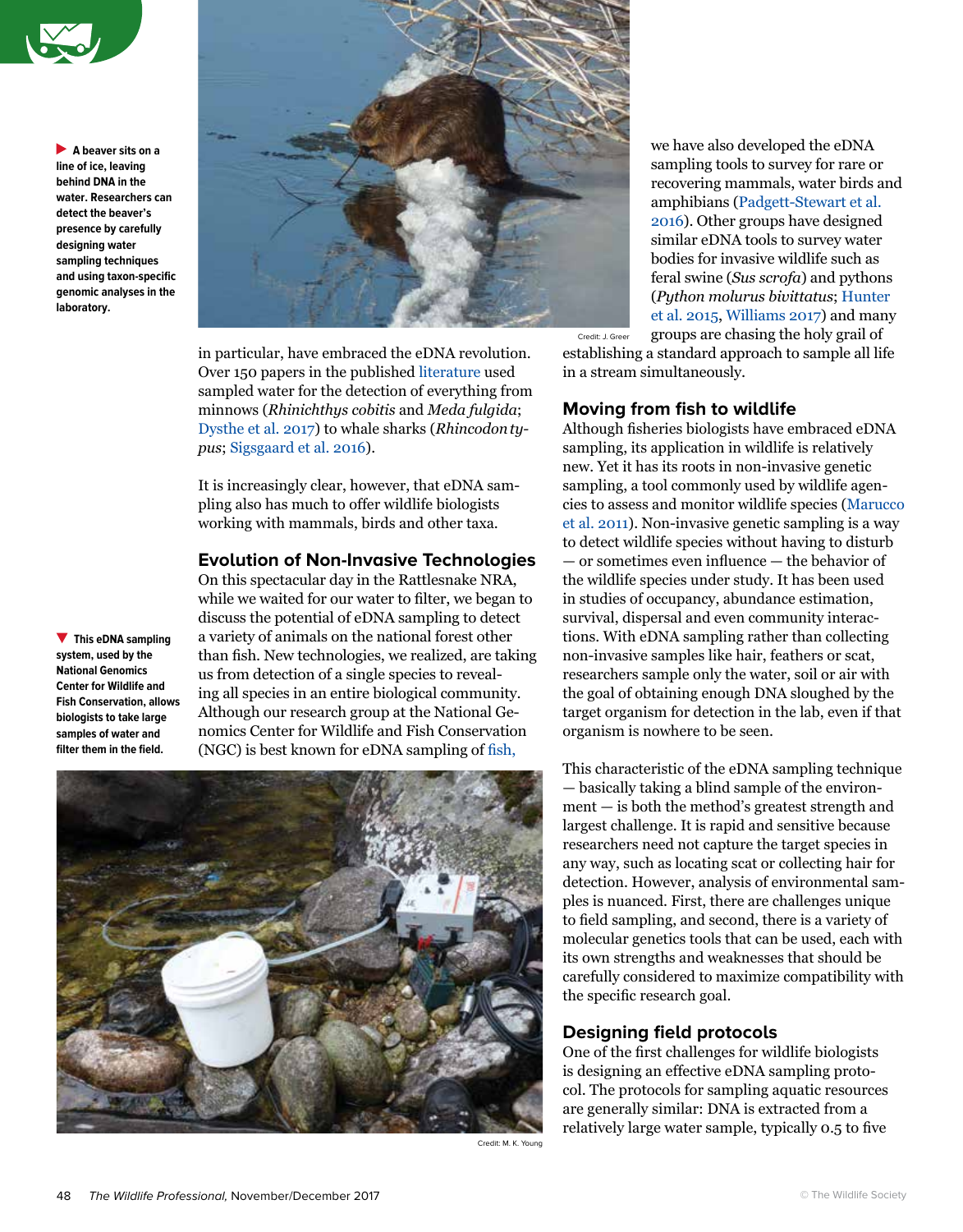

liters. Often the DNA is initially concentrated by filtration, which can be done in the field ([Laramie](http://dx.doi.org/10.3133/tm2A13)  [et al. 2015](http://dx.doi.org/10.3133/tm2A13), [Carim et al. 2016](https://www.fs.fed.us/rm/pubs/rmrs_gtr355.pdf)), then extracted from the filter in the lab. The same protocols we use for aquatic species also work for detecting semiaquatic terrestrial mammals, amphibians and other species that slough cells into the water.

At the NGC, researchers used a fish eDNA sampling protocol ([Carim et al. 2016\)](https://www.fs.fed.us/rm/pubs/rmrs_gtr355.pdf) that filters five liters of water and newly designed molecular genetic tools to show the feasibility of detecting North American river otters (*Lontra canadensis*) in a captive setting [\(Padgett-Stewart et al. 2016\)](https://link.springer.com/article/10.1007/s12686-015-0511-x) . Recently, in collaboration with the Kalispel Tribe in northeastern Washington, the NGC confirmed it could also be used in the field at sites where a recovering population of river otters had recently been sighted (K. Carim and N. Bean personal communication).

This project suggests that eDNA sampling may be useful for monitoring the recovery of the species. Environmental DNA sampling also has been used to detect Burmese pythons in Florida [\(Piaggio et](https://www.ncbi.nlm.nih.gov/pubmed/24119154)  [al. 2013,](https://www.ncbi.nlm.nih.gov/pubmed/24119154) [Hunter et al. 2015](http://journals.plos.org/plosone/article?id=10.1371/journal.pone.0121655)), and we are currently working toward detecting waterfowl such as the Harlequin duck (*Histrionicus histrionicus*). Studies have even demonstrated detection of terrestrial animals, including coyotes (*Canis latrans*) and feral swine, by drawing samples from watering holes ([Rodgers and Mock 2015;](https://link.springer.com/article/10.1007/s12686-015-0478-7) [Williams 2017\)](https://doi.org/10.1371/journal.pone.0179282).

### **The land frontier**

Terrestrial animals also leave traces of DNA where they have been on land. Researchers have sampled soil for eDNA to infer the presence of ancient animal and hominid communities, an approach that may also be applicable to contemporary wildlife communities. Andersen et al. ([2012](https://www.ncbi.nlm.nih.gov/pubmed/21917035)) used soil samples to identify large-mammal DNA in enclosure experiments. Similarly, Dalen et al. ([2007](https://pgl.soe.ucsc.edu/footprint.pdf)) showed the ability to detect Arctic fox (*Alopex lagopus*) DNA in a two-day-old footprint in the snow. Environmental DNA may also be concentrated where animals feed. Nichols et al. ([2012\)](https://www.ncbi.nlm.nih.gov/pubmed/22813481) were able to determine ungulate species from saliva left on browsed twigs, and Ishige et al. [\(2017\)](http://www.sciencedirect.com/science/article/pii/S0006320717301726) detected endangered mammal species from eDNA left at natural saltlicks in Borneo.

Creative wildlife biology professionals have also used other eDNA-like approaches to survey for rare wildlife. One example is the emerging field of invertebrate DNA (iDNA), which samples the gut

contents of common invertebrates for the detection of DNA from rare animals. Schnell et al. [\(2012\)](http://www.sciencedirect.com/science/article/pii/S0960982212002096) collected leeches (*Haemadipsa spp.*) in Vietnam to sample their last blood meal to detect rare mammalian species such as the Truong Son muntjac (*Muntiacus truongsonensis*) and Annamite striped rabbit (*Nesolagus timminsi*). At field sites in Côte d'Ivoire and western Madagascar, Calvignac-Spencer et al. [\(2013\)](http://onlinelibrary.wiley.com/doi/10.1111/mec.12183/abstract) identified all manner of

artiodactylids, chiropterids, primates, rodents, birds and amphibians by sampling carrion flies.

The detailed, on-theground knowledge of wildlife biologists makes them well-suited to develop efficient, reliable and innovative eDNA sampling protocols. To be successful, though, biologists need robust molecular tools sensitive enough to detect DNA when it is present in the collected sample. These techniques fall into two categories: tools designed for extreme sensitivity for single species detection and approaches for simultaneous detection of multiple species, but with possibly lower detection sensitivity.

#### **In the laboratory**

To design the appropriate molecular genetic tool for their needs, wildlife biologists should work closely with an experienced molecular genetics laboratory. Early eDNA studies used traditional polymerase chain reaction (PCR) assays, an enzymatic process commonly used to amplify DNA in genetics laboratories. However, eDNA analysis has benefitted from the adoption of the quantitative PCR (qPCR) technology, which uses fluorescent markers to track the amplification process. Many qPCR assays use a taxon-specific probe, which allows greater specificity than is possible using conventional PCR. Careful qPCR assay design facilitates unambiguous detection of even very closely related taxa ([Wilcox et al. 2015\)](http://journals.plos.org/plosone/article?id=10.1371/journal.pone.0142008). Another single species technology used in some laboratories is droplet digital PCR (ddPCR), which is even more sensitive than qPCR for detecting rare DNA. Other technologies



Credit: Michael K. Schwartz

**Biologist K. Carim extracts eDNA from a filter to determine what organisms have sloughed DNA into the water source.**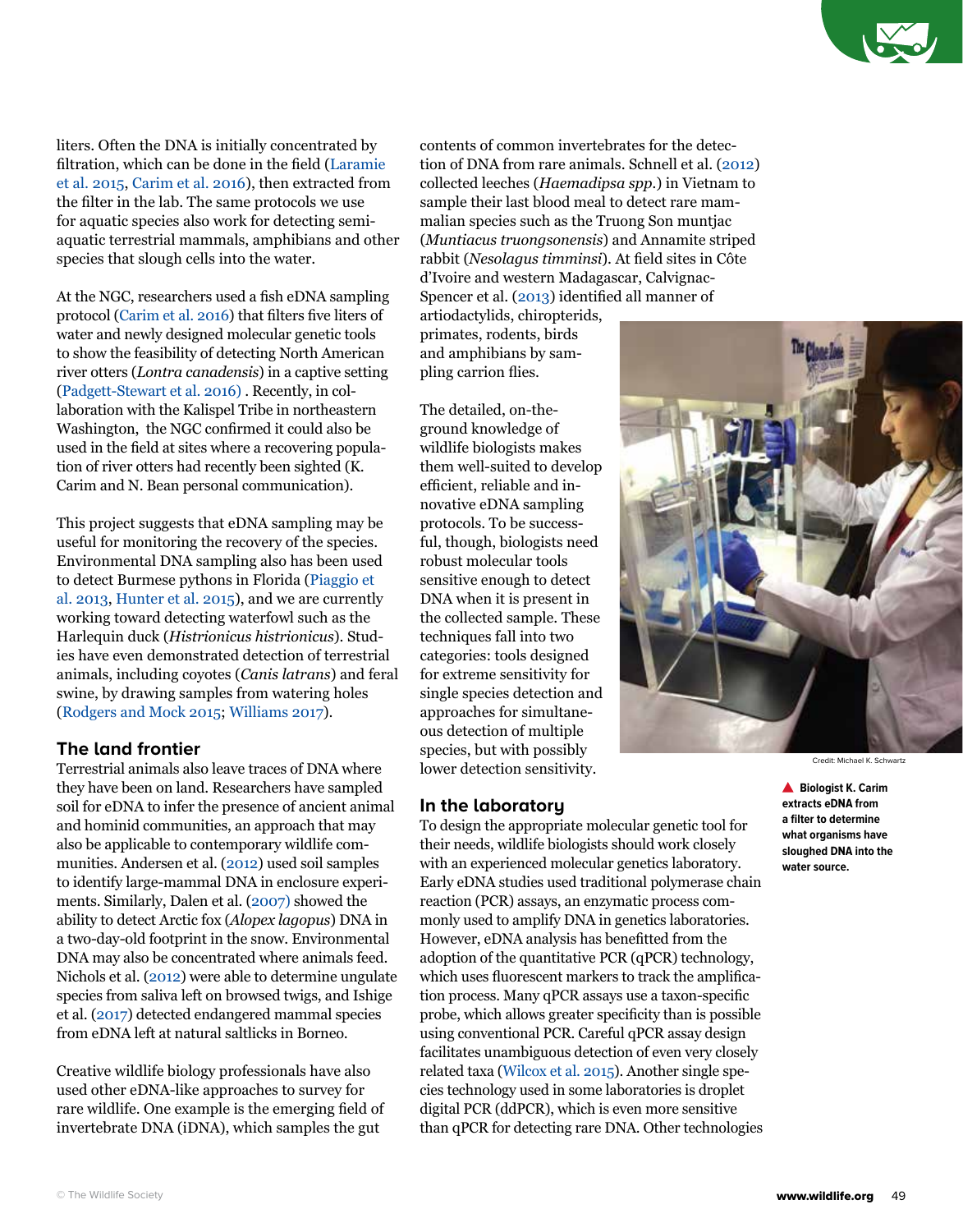



**eDNA sampling is best known for identifying fish species, but it can also detect other species, including mammals. Working with Washington's Kalispel Tribe, biologists with the National Genomics Center for Wildlife and Fish Conservation succeeded in using a sampling protocol originally developed to identify fish to confirm the presence of river otters.**

on the horizon include Loop-mediated isothermal AMPlification (LAMP), which is an alternative to PCR that may provide greater sensitivity for detection of rare DNA and facilitate rapid, in-field analyses ([Lee](https://www.ncbi.nlm.nih.gov/pubmed/28211246)  [2017](https://www.ncbi.nlm.nih.gov/pubmed/28211246)). Wildlife biologists should keep an eye on these technologies as they become less expensive, more sensitive and more portable.

#### **From one to many**

Single-species detection approaches have dominated the eDNA world because they are easy to use in the field, have straightforward costs and have low false-positive rates once a robust assay is developed. However, the potential to detect multiple species simultaneously is alluring for biodiversity assessments and understanding community-level interactions. These multispecies approaches fall under the umbrella of genomics or metagenomics [\(Thomsen et](http://onlinelibrary.wiley.com/doi/10.1111/j.1365-294X.2011.05418.x/abstract)  [al. 2012](http://onlinelibrary.wiley.com/doi/10.1111/j.1365-294X.2011.05418.x/abstract)). DNA from the species of interest may be enriched in several ways including PCR — known as "metabarcoding" [\(Taberlet et al. 2012\)](https://www.ncbi.nlm.nih.gov/pubmed/22486819) — and capture, which uses DNA sequences of multiple species of interest as "fishing lines" to pull out targets of interest ([Jones and Good 2013](http://onlinelibrary.wiley.com/doi/10.1111/mec.13304/abstract)). Afterwards, the DNA can be sequenced and then those sequences assigned to taxa using a reference database.

The NGC is adapting and developing a multispecies approach using multiplexed, parallel amplification to understand aquatic biodiversity in streams, focusing on fish, amphibians, crayfish, mussels and pathogens. This method is based on an approach pioneered by NGC scientists based at the U.S. Forest Service's Pacific Northwest Research Station. Called massivelyparallel barcode sequencing, the method has been applied to screen for animals of conservation concern, tree species and even the microflora on trees. The advantage of this approach over other methods is that the enormous capacity of modern DNA sequencers

— up to 400 million sequences and 80 billion bases per sample, or the equivalent of 25 human genomes — is harnessed to identify a variety of species from multiple water samples simultaneously.

Preliminary results show that 48 species can be detected and identified across 48 samples in a single assay, along with additional information on genetic diversity estimates for each target species. Ultimately, this approach can be scaled up to provide a more comprehensive understanding of aquatic biodiversity in streams. Using this approach, we have been able to detect signal crayfish (*Pacifastacus leniusculus*), coastal giant salamanders (*Dicamptodon tenebrosus*), coastal tailed frogs (*Ascaphus truei*), other stream-living amphibians and both plant and animal pathogens, but it would also be possible to screen for mammals and birds.

#### **Challenges and trade-offs**

Sequencing-based, multi-species approaches will ultimately be the most powerful and cost-effective way to detect many species from one water sample. These approaches face several challenges that limit their use. First, few tests have compared multi-species/metagenomic and single-species methods (namely qPCR, ddPCR and LAMP assays). Second, metagenomic approaches present an inherent trade-off. Biologists must choose between sensitivity — being able to detect rare species and rare DNA in a mixed sample — and generality — being able to detect species across broad taxonomic groups. This trade-off may limit the effectiveness of these approaches for rare taxa. Third, metagenomic approaches require additional bioinformatics analysis that can be expensive. The output of metagenomic assays are DNA sequences that still need to be mapped to a reference database of known species. Essentially, the ability to identify each species depends on whether information is available to identify it, which may be limiting for some taxonomic groups.

Nonetheless, the promise of metagenomic approaches is enormous; they have the potential to answer pressing biodiversity questions and change how we view relationships among species in an ecosystem.

#### **In the field**

As we packed up our eDNA sampling kit on Rattlesnake Creek, we began discussing a recent eDNA metagenomics study from NGC scientists focusing on this creek. The team sampled water about a half